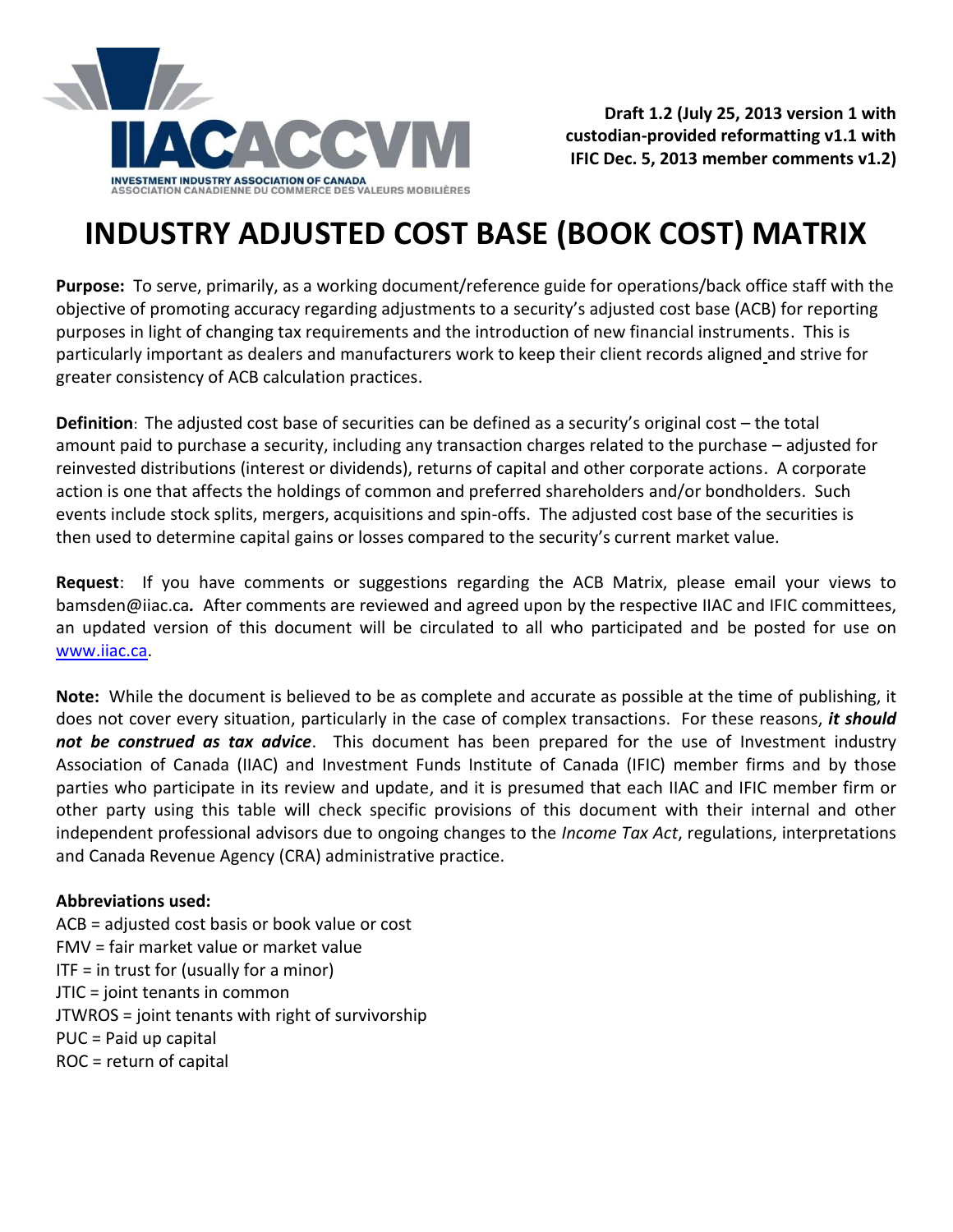|                         | <b>Event Name/Description</b>                                                                       | <b>Adjusted Cost Base (ACB) Impact</b>                                              | <b>Comments</b>                                                                                                                                                                                                                                                                                                                                                                        |  |
|-------------------------|-----------------------------------------------------------------------------------------------------|-------------------------------------------------------------------------------------|----------------------------------------------------------------------------------------------------------------------------------------------------------------------------------------------------------------------------------------------------------------------------------------------------------------------------------------------------------------------------------------|--|
|                         | <b>Trades</b>                                                                                       |                                                                                     |                                                                                                                                                                                                                                                                                                                                                                                        |  |
|                         | 1. (1) Buy                                                                                          | Increase ACB by the cost of the trade, including<br>commissions and fees            |                                                                                                                                                                                                                                                                                                                                                                                        |  |
|                         | 2. (2) Sell/Redemption                                                                              | Decrease ACB by average cost per unit<br>multiplied by the number of units disposed | Also referred to as<br>'liquidation'                                                                                                                                                                                                                                                                                                                                                   |  |
|                         | <b>Corporate Actions</b>                                                                            |                                                                                     |                                                                                                                                                                                                                                                                                                                                                                                        |  |
|                         | <b>Distributions</b>                                                                                |                                                                                     |                                                                                                                                                                                                                                                                                                                                                                                        |  |
|                         | 3. (3) Dividend re-investment                                                                       | Increase ACB by the actual amount of the re-<br>invested dividend                   | Actual (not grossed-up)<br>amount of the re-invested<br>dividend is typically the FMV<br>of the shares/units received                                                                                                                                                                                                                                                                  |  |
| 4.                      | (63) Notional (phantom,<br>non-cash) distribution                                                   | Increase ACB by the notional distribution<br>amount                                 | No cash or securities received                                                                                                                                                                                                                                                                                                                                                         |  |
| 5.                      | $(24)(23)$ Stock dividend -<br>Canadian                                                             | ACB of new shares = amount of dividend                                              | • Amount of dividend is the<br>increase in the paid-up<br>capital (PUC) (often this<br>equals the FMV of the<br>shares received)<br>• Amount of dividend may be<br>nil; if the amount of the<br>dividend = $$0,$ then a stock<br>dividend has the<br>appearance of a stock split<br>• If received by a mutual fund<br>trust, no dividend income is<br>reported, but ACB is<br>adjusted |  |
| 6.                      | (New) Stock dividend -<br>Foreign                                                                   | ACB of new shares = greater of PUC and FMV                                          |                                                                                                                                                                                                                                                                                                                                                                                        |  |
| 7.                      | (15)(64) Principal pay-<br>down or return of capital<br>(ROC)                                       | Reduce ACB by the value of the principal<br>received or ROC received                | Principal pay-down; also known<br>as a partial liquidation (Note:<br>The IIAC was asked to consider<br>whether there is any possibility<br>of more accurate and frequent<br>ROC break-outs, at least to some<br>extent before year-end due to<br>client requests for help in year-<br>end tax decisions.)                                                                              |  |
| <b>Re-organizations</b> |                                                                                                     |                                                                                     |                                                                                                                                                                                                                                                                                                                                                                                        |  |
| 8.                      | $(4)(8)$ Exchange for<br>securities only or securities<br>and cash (mixed<br>consideration)- no tax | ACB of new securities = FMV of new securities                                       | Includes limited partnership unit<br>roll-overs into a mutual fund                                                                                                                                                                                                                                                                                                                     |  |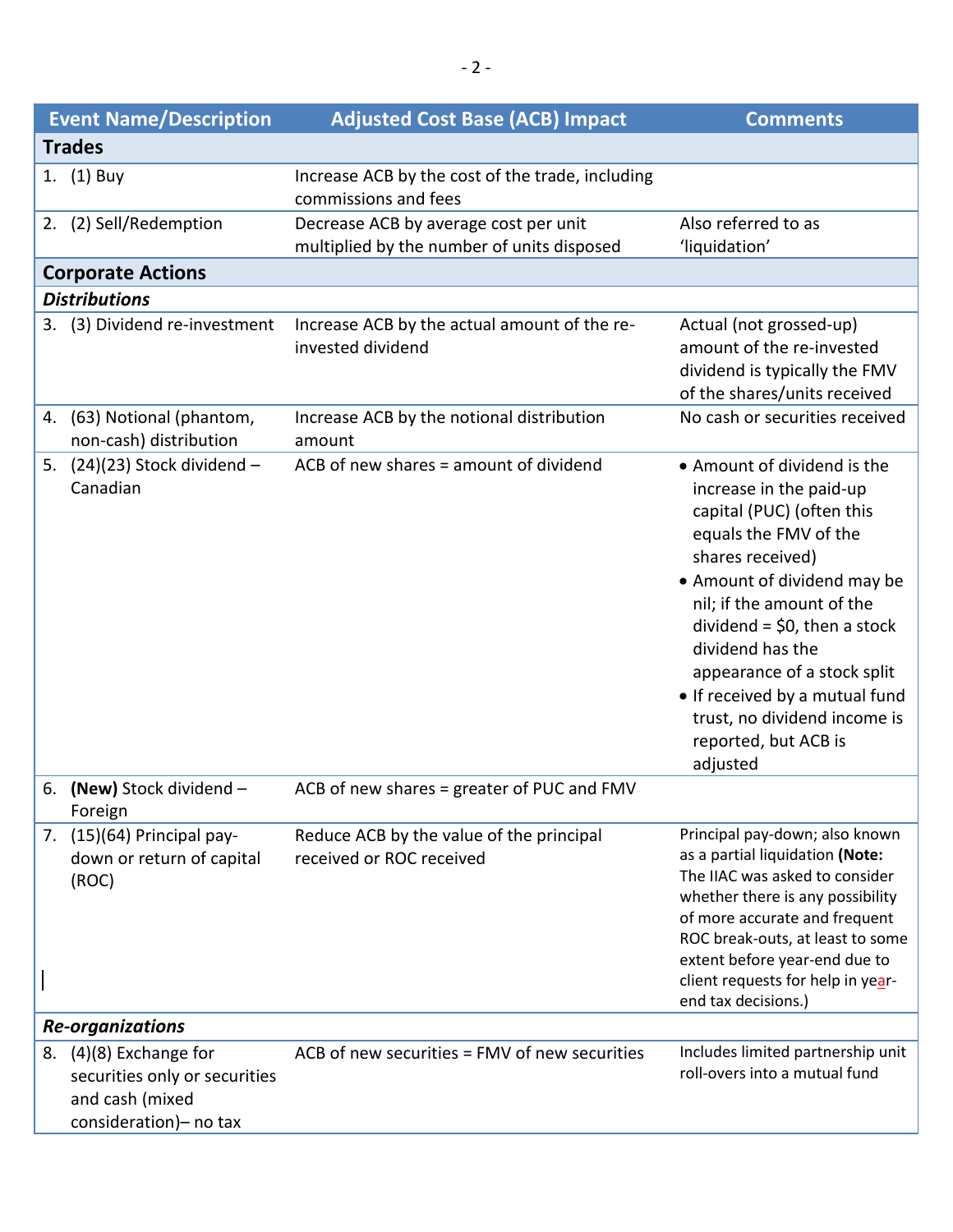| deferral                                                                                                                                                           |                                                                                                                                                                                                          |                                                                                                                                                                                                                                                |  |
|--------------------------------------------------------------------------------------------------------------------------------------------------------------------|----------------------------------------------------------------------------------------------------------------------------------------------------------------------------------------------------------|------------------------------------------------------------------------------------------------------------------------------------------------------------------------------------------------------------------------------------------------|--|
| (5)(9) Exchange for<br>9.<br>securities only or for mixed<br>consideration (securities<br>and cash) - no tax deferral<br>(where S.85(1) tax election<br>available) | ACB of new shares = FMV of new shares; if<br>client confirms tax election was filed by issuer,<br>then firm can adjust ACB to the amount of<br>proceeds elected by the client minus any cash<br>received | Effectively, old ACB allocated<br>first 100% to the non-share<br>consideration (cash) received,<br>then to shares received                                                                                                                     |  |
| 10. (6) Exchange for mixed<br>consideration (securities<br>and $\cosh$ ) – partial<br>deferral/cost allocation<br>(S.86 applies)                                   | ACB of new shares = ACB of old shares less cash and<br>non-share consideration received                                                                                                                  | Effectively, old ACB allocated<br>first 100% to the non-share<br>consideration (cash) received,<br>then to shares received                                                                                                                     |  |
| 11. (7) Exchange for mixed<br>consideration -ROC<br>received and tax deferral                                                                                      | ACB of new shares = ACB of old shares less amount<br>of ROC reduction to ACB of old shares                                                                                                               | First, process ROC adjustment to<br>old shares and then process<br>exchange from old shares to<br>new shares on a rollover basis                                                                                                               |  |
| 12. (10)(11) Exchange for<br>securities $-$ s.86 or s.85.1<br>tax deferral applies                                                                                 | ACB of new shares = ACB of old shares                                                                                                                                                                    |                                                                                                                                                                                                                                                |  |
| 13. $(13)(22)$ Merger - taxable<br>(NOT s.87 amalgamation);<br>receive stock and may<br>receive cash                                                               | ACB of new shares = FMV of new shares                                                                                                                                                                    | Disposition of old shares is<br>recorded at FMV of new<br>shares plus cash received<br>(Note: Members to consider<br>whether it is possible for<br>there to be instances of<br>taxable foreign mergers is<br>underway)                         |  |
| 14. (12) Merger - non-taxable<br>(S.87 amalgamation)                                                                                                               | ACB of new shares = ACB of old shares less any<br>cash received (up to \$200)                                                                                                                            | If more than \$200 cash received,<br>S.87 does not apply                                                                                                                                                                                       |  |
| 15. (new) Merger - foreign -<br>non-taxable (S.87)                                                                                                                 | ACB of new shares = ACB of old shares less any<br>cash received (up to \$200)                                                                                                                            | Process as roll-over if a<br>particular shareholder chooses<br>to receive only shares AND each<br>predecessor corporation<br>distributes no more than 10% of<br>the FMV of its shares in cash to<br>its shareholders as a group<br>(S.87(8.1)) |  |
| 16. (14) Name change only                                                                                                                                          | ACB of new shares = ACB of old shares                                                                                                                                                                    |                                                                                                                                                                                                                                                |  |
| Spin-offs                                                                                                                                                          |                                                                                                                                                                                                          |                                                                                                                                                                                                                                                |  |
| 17. (17) (18) Spin-off (Foreign)<br>- U.S. or non-U.S. dividend<br>in-kind                                                                                         | New (child) shares received start with an ACB =<br>FMV at the effective date of the spinoff (ACB of<br>the original corporation (parent) does not<br>change)                                             | Report the FMV of the<br>dividend as foreign income; if<br>shareholder subsequently<br>makes an election under<br>Section 86.1 (usually available<br>only for U.S. corporations,<br>and published on CRA                                       |  |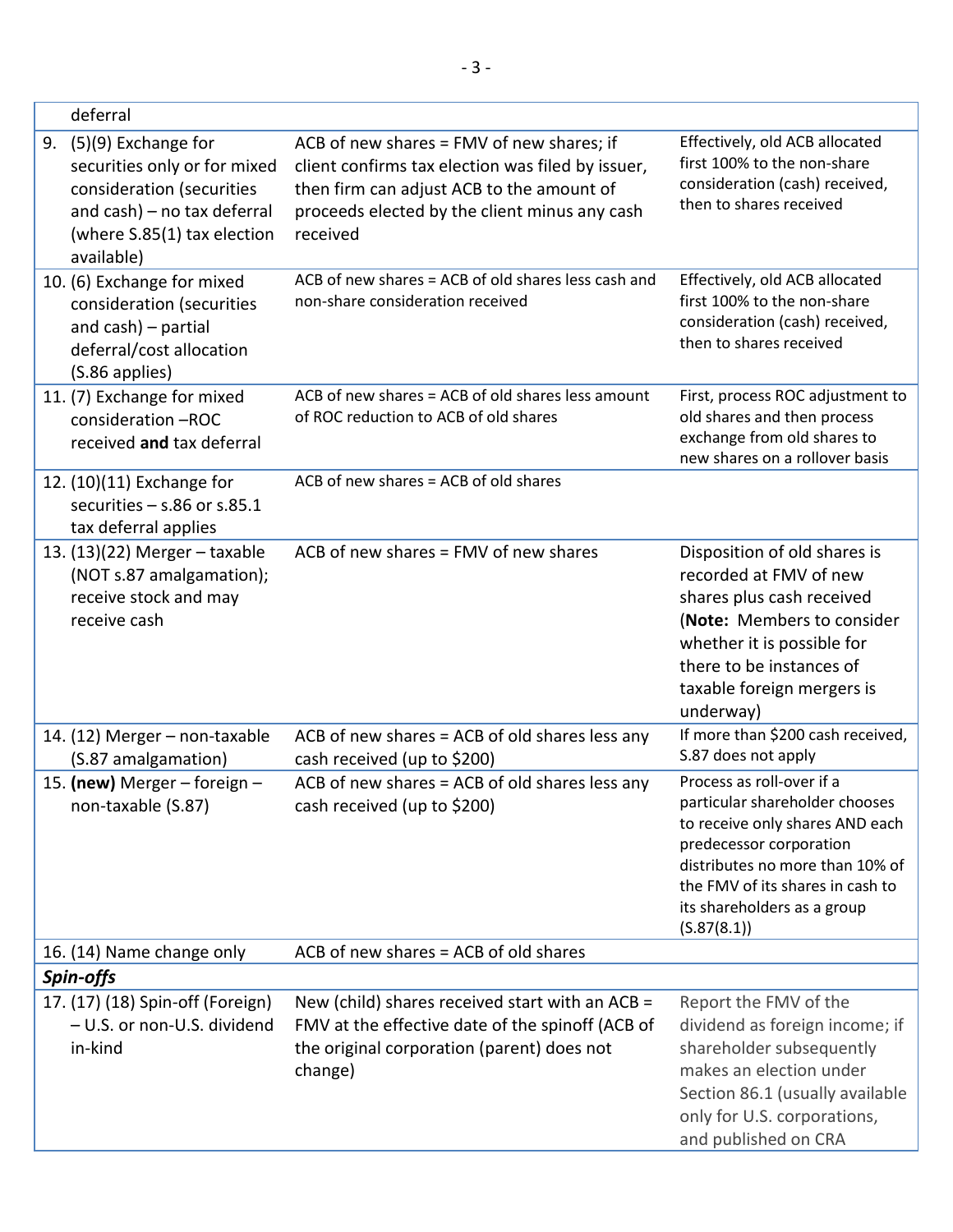|                                                                  |                                                             | website at http://www.cra-<br>arc.gc.ca/tx/bsnss/tpcs/frgn-<br>eng.html), then the ACB of<br>parent can be allocated to<br>parent and child shares based<br>on their relative FMVs |  |
|------------------------------------------------------------------|-------------------------------------------------------------|------------------------------------------------------------------------------------------------------------------------------------------------------------------------------------|--|
| 18. (19) Spin-off - Canadian -                                   | A percentage or fixed amount (determined by                 | Normally Canadian spinoff                                                                                                                                                          |  |
| non-taxable (not a                                               | the company) of the ACB of the parent is                    | transactions include a s.86                                                                                                                                                        |  |
| dividend-in-kind) (includes                                      | applied to the "child" (entity that is spun off);           | capital reorganization and are                                                                                                                                                     |  |
| a S.86 capital                                                   | ACB of the parent is reduced by the percentage              | rarely done as a dividend-in-                                                                                                                                                      |  |
| reorganization)                                                  | or fixed amount applied to the child                        | kind (see next section)                                                                                                                                                            |  |
| 19. (20) Spin-off (Canadian) -                                   | ACB of child shares = FMV of the shares at                  | Occasionally, Canadian spin-                                                                                                                                                       |  |
| taxable (dividend in kind)                                       | effective date of spinoff; ACB of parent does not           | offs take the form of a                                                                                                                                                            |  |
|                                                                  | change                                                      | dividend-in kind, and the ACB                                                                                                                                                      |  |
|                                                                  |                                                             | of the child shares = FMV of                                                                                                                                                       |  |
|                                                                  |                                                             | those shares at effective date                                                                                                                                                     |  |
|                                                                  |                                                             |                                                                                                                                                                                    |  |
|                                                                  |                                                             | of spin-off; this amount is also                                                                                                                                                   |  |
|                                                                  |                                                             | reported as dividend income                                                                                                                                                        |  |
| Splits/reverse splits                                            |                                                             |                                                                                                                                                                                    |  |
| 20. (21) Split                                                   | Total ACB value of the holding does not change              |                                                                                                                                                                                    |  |
|                                                                  | but the number of shares held is increased                  |                                                                                                                                                                                    |  |
| 21. (16) Reverse split                                           | Total ACB value of the holding does not change              | Also referred to as a share                                                                                                                                                        |  |
| (Consolidation)                                                  | but number of shares held is reduced                        | consolidation                                                                                                                                                                      |  |
| <b>Transfers</b>                                                 |                                                             |                                                                                                                                                                                    |  |
|                                                                  | Non-Registered Account Transfers - Same beneficial owner(s) |                                                                                                                                                                                    |  |
| 22. (26) Client name change<br>only                              | Securities transfer at ACB                                  |                                                                                                                                                                                    |  |
| 23. (27)(29) Corporation name                                    | Securities transfer at ACB                                  |                                                                                                                                                                                    |  |
| to same corporation name.                                        |                                                             |                                                                                                                                                                                    |  |
| Registered owner remains                                         |                                                             |                                                                                                                                                                                    |  |
| the same.                                                        |                                                             |                                                                                                                                                                                    |  |
| 24. (36) Individual to same                                      | Securities transfer at ACB                                  |                                                                                                                                                                                    |  |
| individual, registered                                           |                                                             |                                                                                                                                                                                    |  |
| owner the same                                                   |                                                             |                                                                                                                                                                                    |  |
| 25. (44) Joint to joint, all                                     | Securities transfer at ACB                                  |                                                                                                                                                                                    |  |
| owners remain the same                                           |                                                             |                                                                                                                                                                                    |  |
| Non-Registered Account Transfers - Different beneficial owner(s) |                                                             |                                                                                                                                                                                    |  |
| 26. (31)(40) Individual to                                       | Securities transfer at ACB                                  | Includes a gift to a spouse.                                                                                                                                                       |  |
| spouse - registered owner                                        |                                                             | May elect to transfer at                                                                                                                                                           |  |
| changed                                                          |                                                             | market instead of transferring                                                                                                                                                     |  |
|                                                                  |                                                             | at cost                                                                                                                                                                            |  |
| 27. (30)(35)(39) Individual to a                                 | Securities transfer at FMV                                  | Includes a gift to a non-                                                                                                                                                          |  |
| different individual (non-                                       |                                                             | spouse                                                                                                                                                                             |  |
|                                                                  |                                                             |                                                                                                                                                                                    |  |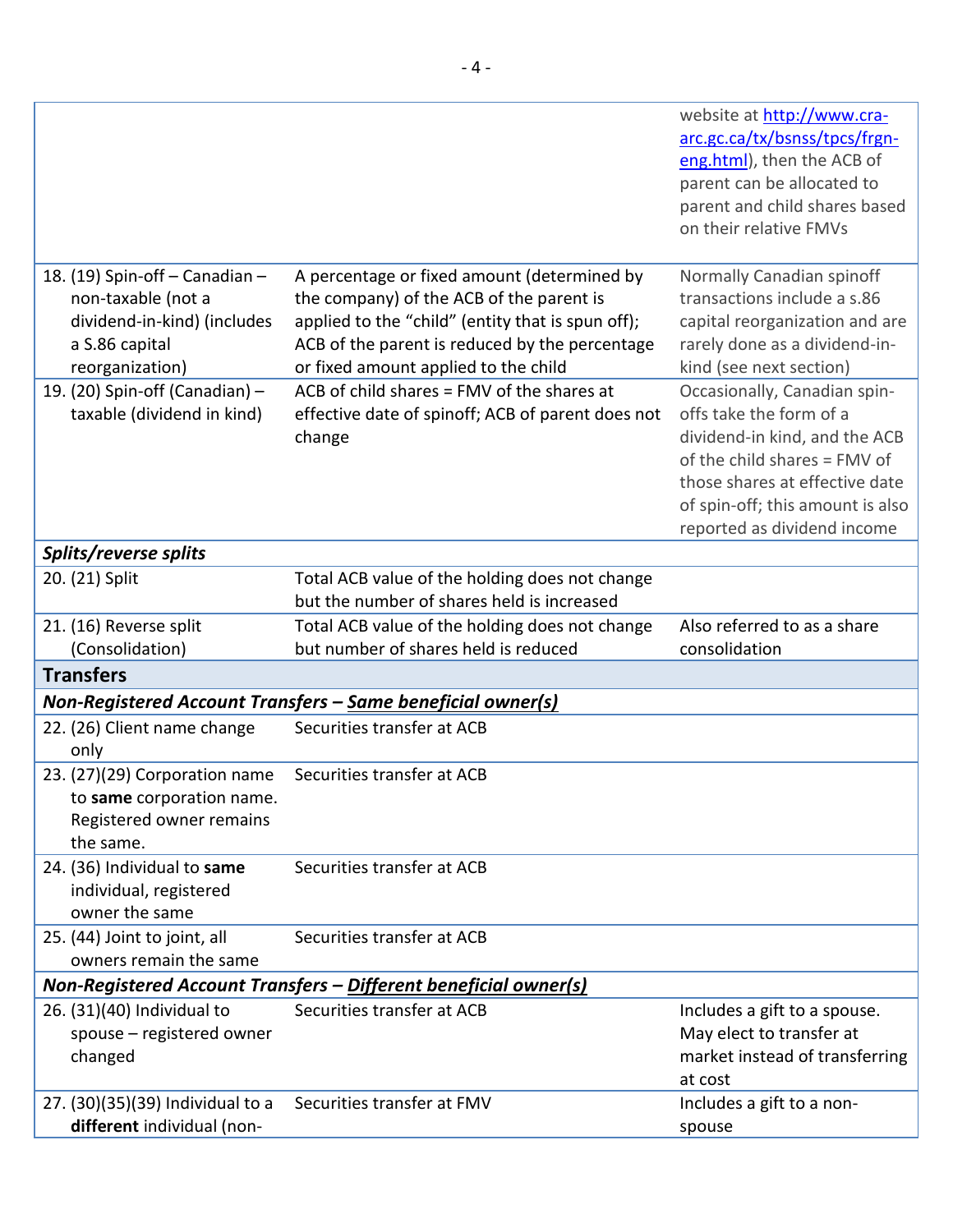| spouse)                                                                                     |                                                                                                                               |                                                                                                                                                                                                                                                                                                                                                                                                                                                                                |
|---------------------------------------------------------------------------------------------|-------------------------------------------------------------------------------------------------------------------------------|--------------------------------------------------------------------------------------------------------------------------------------------------------------------------------------------------------------------------------------------------------------------------------------------------------------------------------------------------------------------------------------------------------------------------------------------------------------------------------|
| 28. (28) Corporation name to<br>different corporation<br>name (registered owner<br>changed) | Securities transfer at FMV; adjustments per<br>individual firm policy for cases where S.85<br>election filed                  | S.85(1) election may apply if<br>shares of the receiving<br>corporation are received in<br>exchange for the securities                                                                                                                                                                                                                                                                                                                                                         |
| 29. (32) Individual or joint<br>to/from charitable trust or<br>foundation                   | Securities transfer at FMV                                                                                                    | Donated securities transfer at<br>FMV even though the<br>donor(s) may have special tax<br>treatment on the reporting of<br>their capital gain or capital<br>loss                                                                                                                                                                                                                                                                                                               |
| 30. (33) Individual to a<br>corporation                                                     | Securities transfer at FMV; adjustments per<br>individual firm policy for cases where section 85<br>election filed            | S. 85(1) election may apply if<br>shares of the receiving<br>corporation are received in<br>exchange for the securities                                                                                                                                                                                                                                                                                                                                                        |
| 31. (34) Individual to same<br>individual - in trust for<br>(ITF) account                   | Securities transfer at FMV, unless the<br>beneficiary is the individual's spouse, in which<br>case the transfer occurs at ACB | ITF is typically for a<br>minor/child<br>(Note: ITF rules differ in<br>Quebec and are not covered<br>here; contact your tax<br>professionals)                                                                                                                                                                                                                                                                                                                                  |
| 32. (37) Individual to joint -<br>original individual owner is<br>one of the joint owners   | The portion that remains beneficially owned by<br>the original owner transfers at ACB, and the rest<br>transfers at FMV       | • Proportion of securities<br>owned by the original<br>owner in the new account<br>transfers at cost;<br>proportion owned by the<br>new joint owner (if a non-<br>spouse) transfers at FMV<br>. If NO right of survivorship<br>and no change of beneficial<br>ownership, securities<br>transfer at ACB and no<br>disposition is recorded as<br>the individual is still treated<br>as the sole owner for tax<br>purposes; often used in<br>family estate planning<br>situations |
| 33. (new) Individual to joint -<br>with spouse                                              | Securities transfer at ACB                                                                                                    | Includes a gift to a spouse;<br>may elect to transfer spouse's<br>portion at FMV instead of<br><b>ACB</b>                                                                                                                                                                                                                                                                                                                                                                      |
| 34. (38) Individual to joint -<br>original owner is not one<br>of the joint owners          | Securities transfer at FMV                                                                                                    | Where one of the joint<br>owners is the individual's<br>spouse, that portion of the                                                                                                                                                                                                                                                                                                                                                                                            |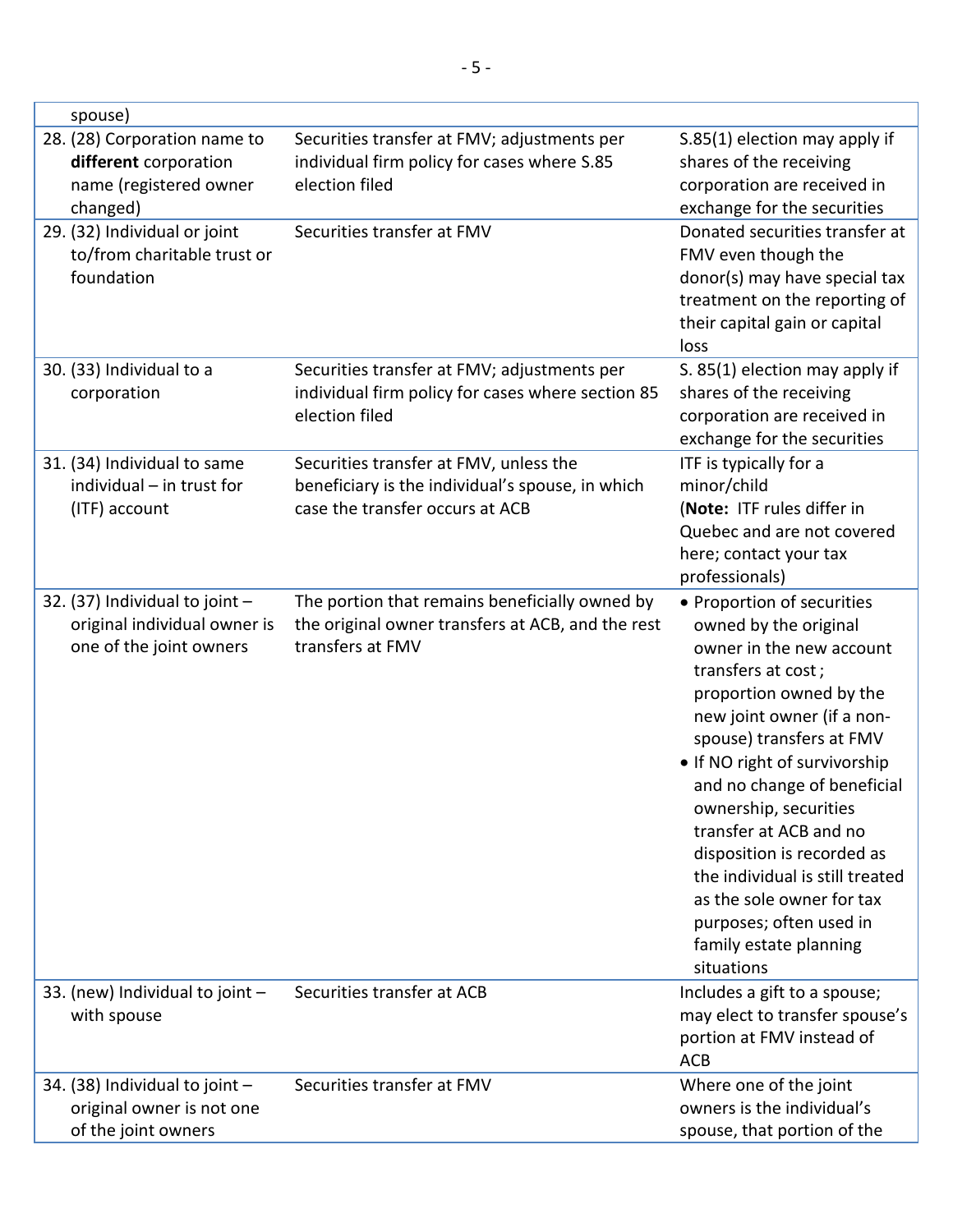|                                                                                                 |                                                                                                                                | transfer occurs at ACB unless                                                                                                                                                                                                                                                             |
|-------------------------------------------------------------------------------------------------|--------------------------------------------------------------------------------------------------------------------------------|-------------------------------------------------------------------------------------------------------------------------------------------------------------------------------------------------------------------------------------------------------------------------------------------|
|                                                                                                 |                                                                                                                                | elect at FMV                                                                                                                                                                                                                                                                              |
| 35. (41) ITF to beneficial<br>owner - after beneficial<br>owner reaches age of<br>majority      | Securities transfer at ACB                                                                                                     |                                                                                                                                                                                                                                                                                           |
| 36. (42) Joint to joint - at least<br>one owner remains the<br>same                             | Proportion of securities owned by the original<br>owner(s) transfers at ACB; proportion owned by<br>new owners transfer at FMV |                                                                                                                                                                                                                                                                                           |
| 37. $(43)$ Joint to joint $-$ all<br>owners change                                              | Securities transfer at FMV                                                                                                     |                                                                                                                                                                                                                                                                                           |
| <b>Registered Account Transfers</b>                                                             |                                                                                                                                |                                                                                                                                                                                                                                                                                           |
| 38. (45) Non-registered to<br>registered (contribution)                                         | Securities transfer at FMV                                                                                                     | (new) Capital gains<br>recognized but capital losses<br>are denied                                                                                                                                                                                                                        |
| 39. (46) Registered to non-<br>registered (de-registration)                                     | Securities transfer at FMV                                                                                                     | Withdrawals from RRSPs and<br>RRIFs are subject to<br>withholding taxes                                                                                                                                                                                                                   |
| 40. (47) Registered to<br>registered - same<br>annuitant, holder (TFSA) or<br>subscriber (RESP) | Securities transfer at ACB                                                                                                     | • Includes: RRSP to RRSP; RRSP<br>to RRIF<br>• RRIF to RRIF; RRIF to RRSP<br>(see below)<br>• RESP to RESP; TFSA to TFSA<br>The RRIF to RRSP is a tax<br>reportable 60(L) transfer<br>(T4RIF slip and RRSP<br>contribution receipt issued<br>but effectively it is still a roll-<br>over) |
| 41. (48) RESP to RESP<br>(Different Subscriber)<br>(Family or Individual Plan)                  | Securities transfer at FMV                                                                                                     |                                                                                                                                                                                                                                                                                           |
| <b>Estate Transfers</b>                                                                         |                                                                                                                                |                                                                                                                                                                                                                                                                                           |
| 42. (49) Deceased to estate<br>upon death of individual                                         | Securities transfer at FMV value at date of death                                                                              | May transfer at ACB if estate<br>will go entirely to spouse or a<br>spousal trust                                                                                                                                                                                                         |
| 43. (50) Deceased to surviving<br>spouse                                                        | Securities transfer at ACB                                                                                                     | May elect to transfer spouse's<br>portion at FMV instead of<br>transferring at ACB                                                                                                                                                                                                        |
| 44. (51) Deceased to<br>individual, new owner not<br>spouse                                     | Securities transfer at FMV at date of death                                                                                    |                                                                                                                                                                                                                                                                                           |
| 45. (52) Estate to beneficiary                                                                  | Note: Depends on firm policy                                                                                                   | (Note: Due to challenges<br>both IIAC and IFIC members<br>face in dealing with estates                                                                                                                                                                                                    |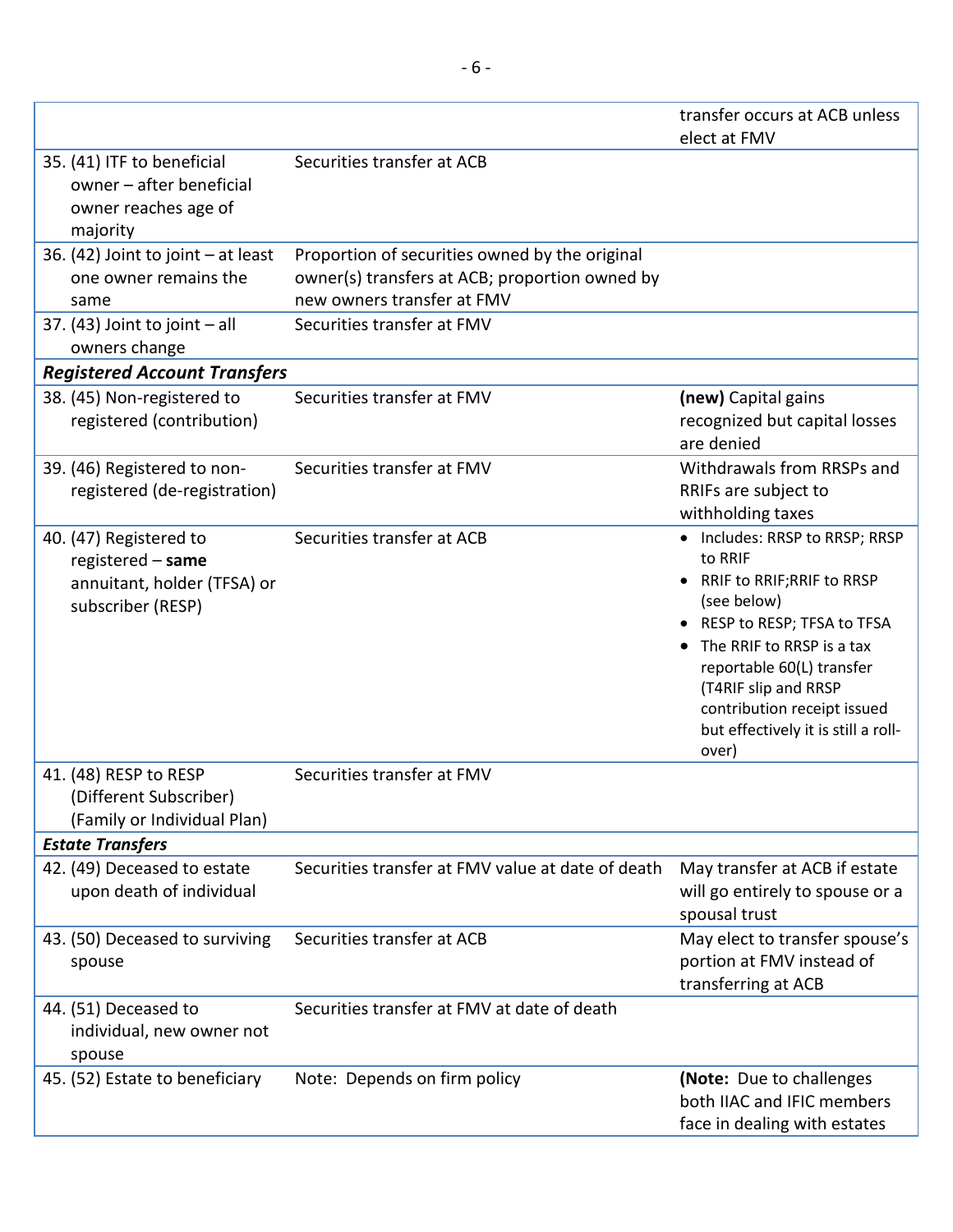|                                                                                                                                                 |                                                                                                                                          | (backdating, etc.), particularly<br>when the date of death is not<br>communicated on a timely<br>basis, further joint action<br>between IFIC and IIAC, and<br>with the CRA, is being<br>considered) |  |
|-------------------------------------------------------------------------------------------------------------------------------------------------|------------------------------------------------------------------------------------------------------------------------------------------|-----------------------------------------------------------------------------------------------------------------------------------------------------------------------------------------------------|--|
| 46. (53) Joint tenants with<br>right of survivorship<br>(JTWROS) to individual<br>who is surviving member                                       | If survivor is the spouse of the deceased,<br>securities transfer at ACB; otherwise proportion<br>owned by the deceased transfers at FMV |                                                                                                                                                                                                     |  |
| 47. (New) Joint tenants in<br>common (JTIC) to<br>individual who is surviving<br>member                                                         | Proportion owned by the deceased transfers at<br><b>FMV</b>                                                                              |                                                                                                                                                                                                     |  |
| 48. (54) RRIF or RRSP to estate<br>upon death of owner                                                                                          | Securities transfer at FMV at transfer date                                                                                              |                                                                                                                                                                                                     |  |
| 49. (55) RRIF to RRIF upon<br>death, new owner is<br>successor annuitant                                                                        | Securities retain ACB                                                                                                                    | (Note: A survivor's spouse<br>may not be a successor<br>annuitant or beneficiary)                                                                                                                   |  |
| 50. (56)(57)(58)(59)(60) Other<br>registered account<br>transfers upon death                                                                    | Securities transfer at FMV at transfer date                                                                                              | Includes these transfers at<br>death:<br>• RRIF to RRIF (new owner<br>not successor annuitant)<br>• RRIF to RRSP<br>• RRSP to RRIF<br>• RRSP to RRSP                                                |  |
| <b>Country of Residency Transfers (non-registered accounts)</b>                                                                                 |                                                                                                                                          |                                                                                                                                                                                                     |  |
| 51. (61) Account owner<br>changes residency from<br>one foreign country to<br>another foreign country<br>(no change of beneficial<br>ownership) | Securities transfer at ACB from a Canadian tax<br>perspective                                                                            | (Note: Foreign jurisdictions<br>may impose their own rules)                                                                                                                                         |  |
| 52. (62) Account owner<br>changes residency from<br>Canada to a foreign<br>country or vice versa                                                | Securities transfer at FMV (as of date account<br>owner becomes, or ceases to be, a Canadian<br>resident)                                | There is a deemed disposition<br>when a client moves into or<br>out of Canada. Refer to firm's<br>documentation requirements                                                                        |  |
| <b>Special Securities/Other</b>                                                                                                                 |                                                                                                                                          |                                                                                                                                                                                                     |  |
| 53. (65) Assets transferred<br>between accounts<br>maintained in different<br>currencies (no change of<br>ownership)                            | Securities transfer at ACB, each lot converted at<br>the exchange rate in effect as of each<br>acquisition date                          | If acquisition information is<br>unavailable, ACB information<br>should not be provided                                                                                                             |  |